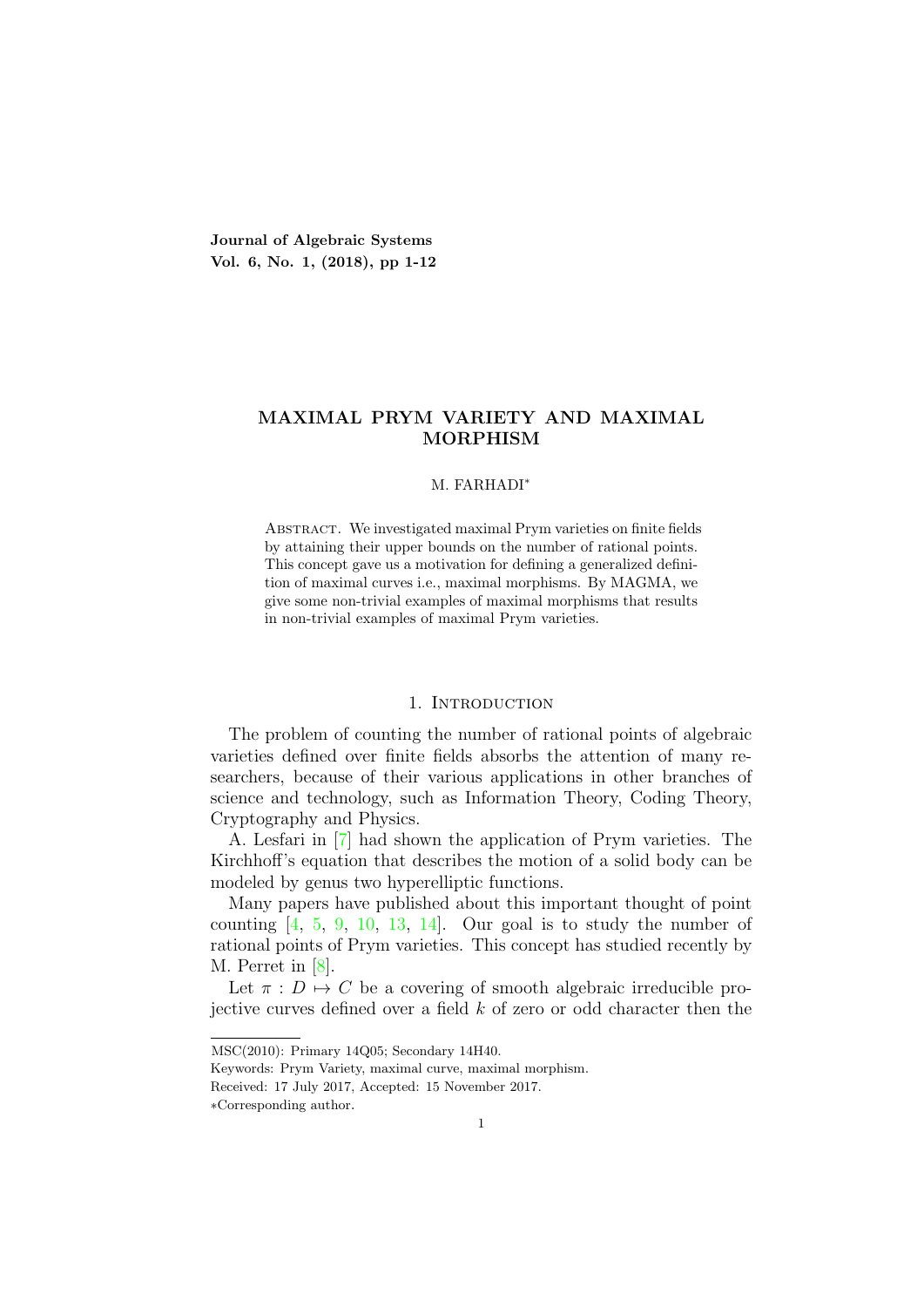Jacobian  $J_C$  of  $C$  is isogenous to a sub-abelian variety of the Jacobian  $J<sub>D</sub>$  of *D*. If, moreover, we suppose that  $\pi$  has degree 2 then the non-trivial involution  $\sigma$  of this covering  $\sigma$  induces an involution  $\sigma^*$  on *JD*.

**Definition 1.1.** The Prym variety  $Pr = Pr_{\pi}$  associated to the unramified double covering  $\pi : D \mapsto C$  of a curve *C* of genus  $g \geq 2$  is defined as Pr := Im( $\sigma^* - id$ ). It is an abelian subvariety of  $J_D$  of dimension  $g - 1$  isogenous to a direct factor of  $J_C$  in  $J_D$ .

Suppose henceforth that *k* is the finite field  $\mathbb{F}_q$  with *q* elements, Pr is an abelian variety of dimension  $g - 1$ . There is following important question:

*When does Prym variety defined over finite fields reache its upper bound on the number of rational points?*

This paper contains contributions of defining maximal morphisms and some results about this concept that is a generalization of maximal curves. After, we have found some non-trivial examples of maximal morphisms. This new concept is useful for obtaining examples of maximal Prym varieties.

The remainder of this paper is organized as follows: Section 2 describes the previous literature related to the problem. Suitable definitions to formulate the new concept, maximal morphisms, are presented in Section 3, which is followed in Section 4 by some non-trivial examples that calculated by MAGMA. Section 5 provides some final conclusions.

### 2. Related works

The following result of Weil formulates the bounds for the number of rational points of an algebraic variety defined over a finite field (see,  $[14]$ ).

**Theorem 2.1** (Weil, 1948)**.** *Let A be an abelian variety of dimension d* defined over  $\mathbb{F}_q$ . Then, there exists  $\theta_1, \ldots, \theta_d \in \mathbb{R}/(2\pi\mathbb{Z})$  such that *for any*  $n \geq 1$  *the number of rational points of A over*  $\mathbb{F}_{q^n}$ *, is given by* 

- (i) card  $A(\mathbb{F}_{q^n}) = \prod_{i=1}^d (q^n + 1 2\sqrt{q^n} \cos \theta_i)$  in particular,
- (ii)  $(q + 1 2\sqrt{q})^d \leq \text{card } A(\mathbb{F}_q) \leq (q + 1 + 2\sqrt{q})^d$ ,
- (iii) *If in addition, A is the Jacobian of a curve C of genus g, then*  $d = g$  *and the*  $\theta_i$  *are also related to the*  $J_C$ *, then the number of*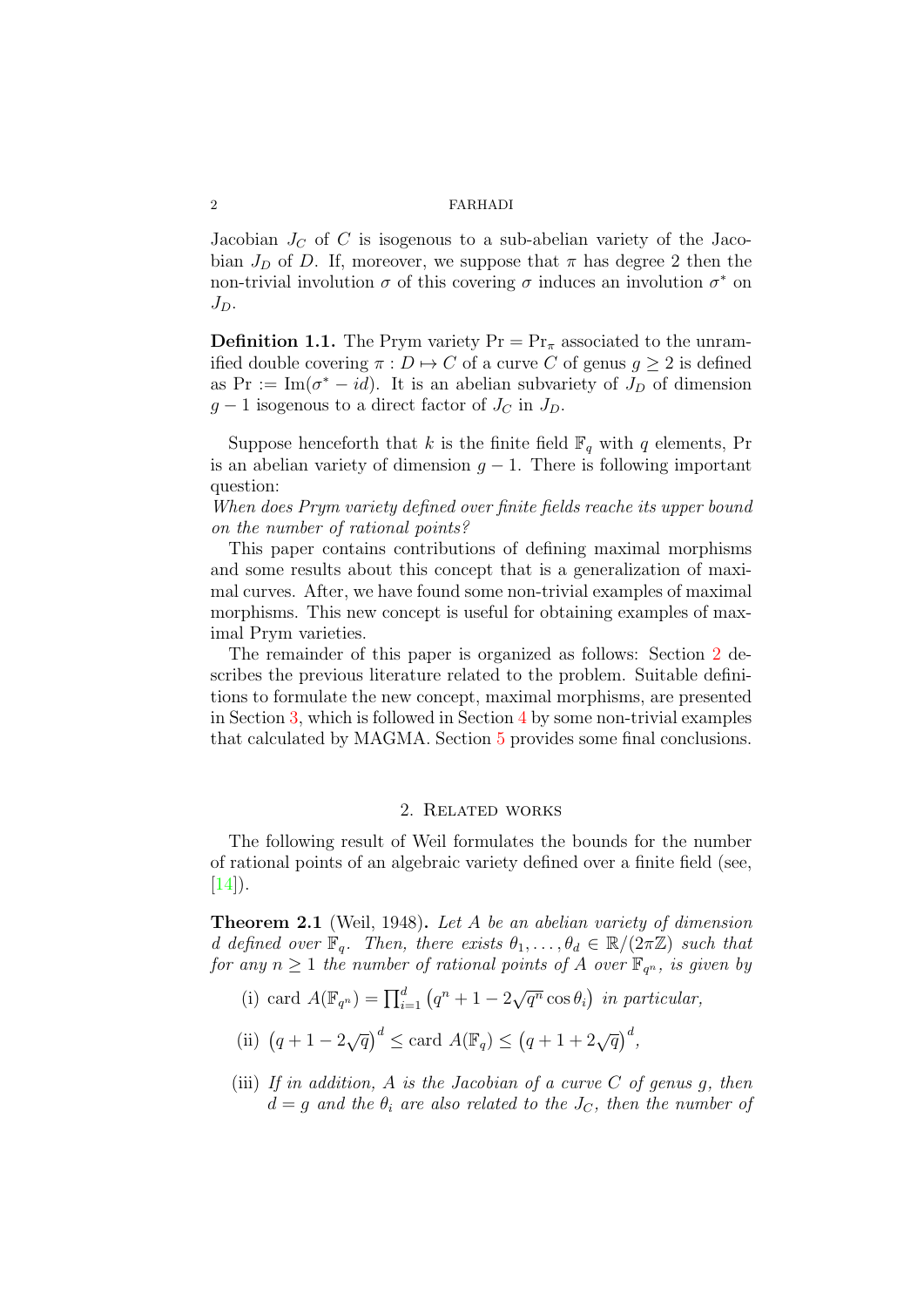*rational points of C over*  $\mathbb{F}_{q^n}$ *, is given by* 

card 
$$
C(\mathbb{F}_{q^n}) = q^n + 1 - 2\sqrt{q^n} \left( \sum_{i=1}^g \cos n\theta_i \right).
$$

The second part of Theorem 2.1 for the Prym variety  $Pr_{\pi}$  of a double unramified cover  $\pi$  of a curve C of genus g reads

$$
(g+1-2\sqrt{q})^{g-1} \le \operatorname{card} \Pr(\mathbb{F}_q) \le (g+1+2\sqrt{q})^{g-1}.
$$
 (2.1)

These upper and lower bounds in  $(2.1)$  are the "best possible", in the sense that both can be reached. Indeed, it is known that an elliptic curve is a Prym variety. Now, suppose that *E* is so that it reaches the upper (resp., lower) bound of Weil's inequality, such an elliptic curve exists if *q* is square  $[8]$ , then *E* reaches the upper (resp., lower) bound of (2.1). The existence of such an elliptic curve *E*, proves also the second part of (Theorem 2.1) for the Jacobian variety  $J_C$  of a curve  $C$ ,

$$
(q+1-2\sqrt{q})^g \le \text{card } J_C(\mathbb{F}_q) \le (q+1+2\sqrt{q})^g,
$$
 (2.2)

is also best possible at least for  $q = 1$ . Several sharper lower and upper bounds for Jacobian were also given in the literature, for instance:

**Theorem 2.2** (G. Lachaud, M. Martin-Dechamps [6])**.** *Let J<sup>C</sup> be the Jacobian variety of a genus g of a curve*  $C$  *defined over*  $\mathbb{F}_q$  *and* card  $C(\mathbb{F}_q)$  *be the number of rational points of C. Then* 

$$
(\sqrt{q}-1)^2 \frac{(q^{g-1}-1)(\text{card } C(\mathbb{F}_q) + q - 1)}{g(q-1)} \le \text{card } J_C(\mathbb{F}_q). \tag{2.3}
$$

*If C admits a map of degree n onto the projective line, then one has also*

$$
\text{card } J_C(\mathbb{F}_q) \le \frac{e}{q} \left( 2g\sqrt{e} \right)^{n-1} q^g. \tag{2.4}
$$

In [8], Marc Perret presented some bounds for Prym variety. Let *C* be an algebraic curve and the number of  $\mathbb{F}_q$ -rational points of *C* denoted by card  $C(\mathbb{F}_q)$ .

**Theorem 2.3.** *Let C be an absolutely irreducible projective smooth algebraic curve defined over the finite field k of the odd characteristic with q elements.* Let also *g be the genus of*  $C$  *and*  $\pi : D \mapsto C$  *be an unramified covering of degree 2. Then,*

(i)

$$
\Big(\frac{\sqrt{q}+1}{\sqrt{q}-1}\Big)\Big(\frac{\text{card }D(\mathbb{F}_q)-\text{card }C(\mathbb{F}_q)}{(2\sqrt{q})}-2\delta\Big)(q-1)^{g-1}\leq \text{card Pr}(\mathbb{F}_q)
$$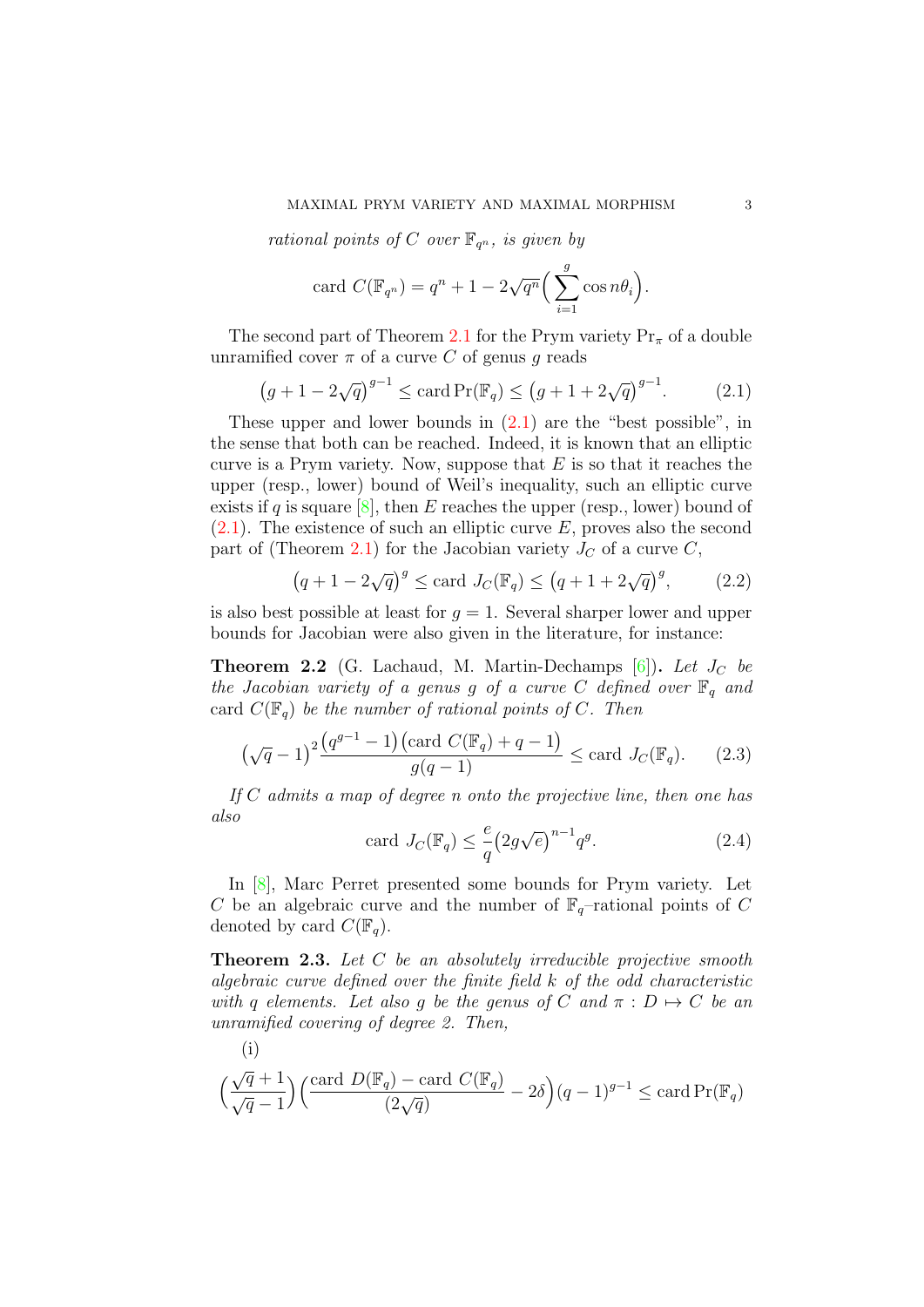*with*

$$
\delta = \begin{cases} 1 & \text{if } \frac{\text{card } D(\mathbb{F}_q) - \text{card } C(\mathbb{F}_q)}{2\sqrt{q}} \in \mathbb{Z}; \\ 0 & \text{otherwise.} \end{cases}
$$

(ii)

$$
card \Pr(\mathbb{F}_q) \le \left(q + 1 \frac{card \ D(\mathbb{F}_q) - card \ C(\mathbb{F}_q)}{g - 1}\right)^{g - 1}.
$$

*Remark* 2.4. Let *X* be a curve with genus *g* defined over  $\mathbb{F}_q$ . There is a formal series over *X* relative to  $\mathbb{F}_q$  called *Zêta Function*:

$$
Z_{X,q}(t) := \exp\Big(\sum_{i=1}^{\infty} \frac{\text{card } X(\mathbb{F}_{q^i})}{i} t^i\Big). \tag{2.5}
$$

There exists a polynomial of degree 2*g* with integer coefficients, such that

$$
Z_{X,q}(t) = \frac{P(t)}{(1-t)(1-q^t)}.\t(2.6)
$$

*Remark* 2.5*.* [12]

(i) Let

$$
P(t) = \sum_{i=0}^{2g} a_i t^i,
$$
\n(2.7)

then  $a_0 = 1$ ,  $a_{2g} = q^g$  and  $a_{2g-i} = q^{g-i}a_i$  for  $i = 0, \ldots, g$ . (ii) Let

$$
h(t) = h_{X,q}(t) := t^{2g} P(t^{-1}).
$$
\n(2.8)

Then, the 2*g* roots (counted with multiplicity)  $\alpha_1, \ldots, \alpha_{2g}$  of  $h(t)$  can be arranged such that  $\alpha_j \alpha_{g+j} = q$  for  $j = 1, \ldots, g$ . Note that,  $a_1 =$  $-\sum_{j=1}^{2g} \alpha_j$ .

Now, let  $J_X$  be the Jacobian of *X*. According to Theorem 2.1, we know that  $h(t)$  is exactly the characteristic polynomial of Fr  $J_X$  on the Tate module, where Fr is the Frobenius endomorphism (relative to  $\mathbb{F}_q$ ).

Now, let *C* and *D* be two curves and  $\pi : D \mapsto C$  a unramified double covering. We know that the Prym variety  $Pr_{\pi}$  is a direct factor of  $J_C$ in *JD*.

**Theorem 2.6** (Y. Aubry, M. Perret [1]). Let  $\pi : D \mapsto C$  be a finite *morphism between two reduced algebraic smooth absolutely irreducible projective curves D and C defined over a finite field k. Then, the numerator of the zeta function of*  $C$  *divides that of*  $D$  *in*  $\mathbb{Z}[t]$ *.*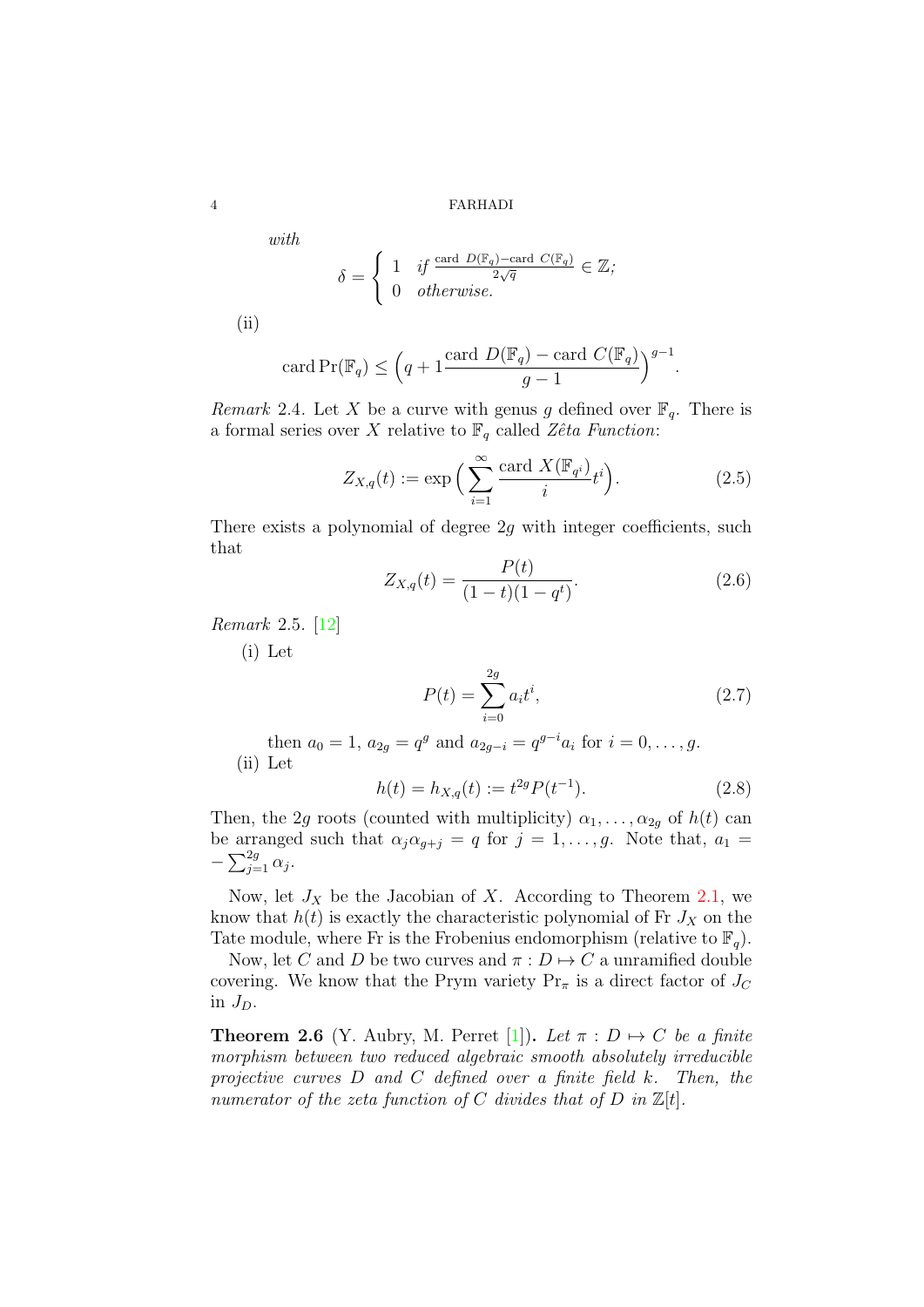*Proof.* For any prime  $\ell$  different to the characteristic of  $\mathbb{F}_q$ , we consider the  $\mathbb{Q}_{\ell}$ -vector space  $T_{\ell}(J_C) \otimes_{\mathbb{Z}_{\ell}} \mathbb{Q}_{\ell}$  of dimension  $2g_C$ , where  $T_{\ell}(J_X)$  is the Tate module of Jacobian  $J_C$  of C. The numerator  $h_{C,q}(t)$  of the zeta function of *C* is the reciprocal characteristic polynomial of Frobenius endomorphism on  $T_{\ell}(J_C) \otimes_{\mathbb{Z}_{\ell}} \mathbb{Q}_{\ell}$ . The function

$$
\pi^*: J_C \longrightarrow J_D,
$$

which is induced by  $\pi$  on Jacobian, is of the finite kernel, and sends every point of  $\ell^n$ -torsion of  $J_C$  on points of  $\ell^n$ -torsion of  $J_D$ . So, we have a morphism injective of Q*ℓ*–vector spaces

$$
\pi^* \otimes 1: T_{\ell}(J_C) \otimes_{\mathbb{Z}_{\ell}} \mathbb{Q}_{\ell} \longrightarrow T_{\ell}(J_D) \otimes_{\mathbb{Z}_{\ell}} \mathbb{Q}_{\ell}.
$$

The Frobenius morphism in  $T_{\ell}(J_D) \otimes_{\mathbb{Z}_{\ell}} \mathbb{Q}_{\ell}$  is a stable subspace of the Frobenius morphism in  $T_{\ell}(J_C) \otimes_{\mathbb{Z}_{\ell}} \mathbb{Q}_{\ell}$ . Therefore, the characteristic polynomial of  $T_{\ell}(J_C)$  divides the characteristic polynomial of  $T_{\ell}(J_D)$ in  $\mathbb{Q}[t]$ , and hence in  $\mathbb{Z}[t]$ , since  $h_C, h_D \in \mathbb{Z}[t]$ . Thus, we conclude that  $h_C(t)$  divides  $h_D(t)$ .

# 3. Relative maximal morphisms

In this section, we give the definition of maximal morphism, which generalizes the concept of famous maximal curve.

A. Weil [14], had shown that the number of  $\mathbb{F}_q$ -rational points of the curve *C* of genus *g* satisfies

$$
q + 1 - 2g\sqrt{q} \le \text{card } C(\mathbb{F}_q) \le 1 + q + 2g\sqrt{q}.
$$

J. P. Serre [9, 10], improved Weil's upper bound. If *q* is not square, then

card 
$$
C(\mathbb{F}_q) \leq q + 1 + g[2\sqrt{g}].
$$

A curve is called *Weil* (*Serre*) *maximal* if it gets the Weil (Serre) upper bound of  $\mathbb{F}_q$ -rational points. Many works have published about maximal curves and related concepts [4, 5, 9, 10, 13, 14].

**Corollary 3.1.** *If*  $\pi$  :  $D \mapsto C$  *is a surjective morphism between irreducible smooth projective algebraic curves on a finite field* F*q, then*

$$
|\text{card } D(\mathbb{F}_q) - \text{card } C(\mathbb{F}_q)| \leq 2(g_D - g_C)\sqrt{q}.
$$

*Proof.* According to Theorem 2.6, all eigenvalues of Frobenius endomorphism on  $T_{\ell}(J_D)$  with multiplicity, contains that of Frobenius endomorphism on  $T_{\ell}(J_C)$ . We then apply Theorem 2.1 (iii), and the result follows.  $\Box$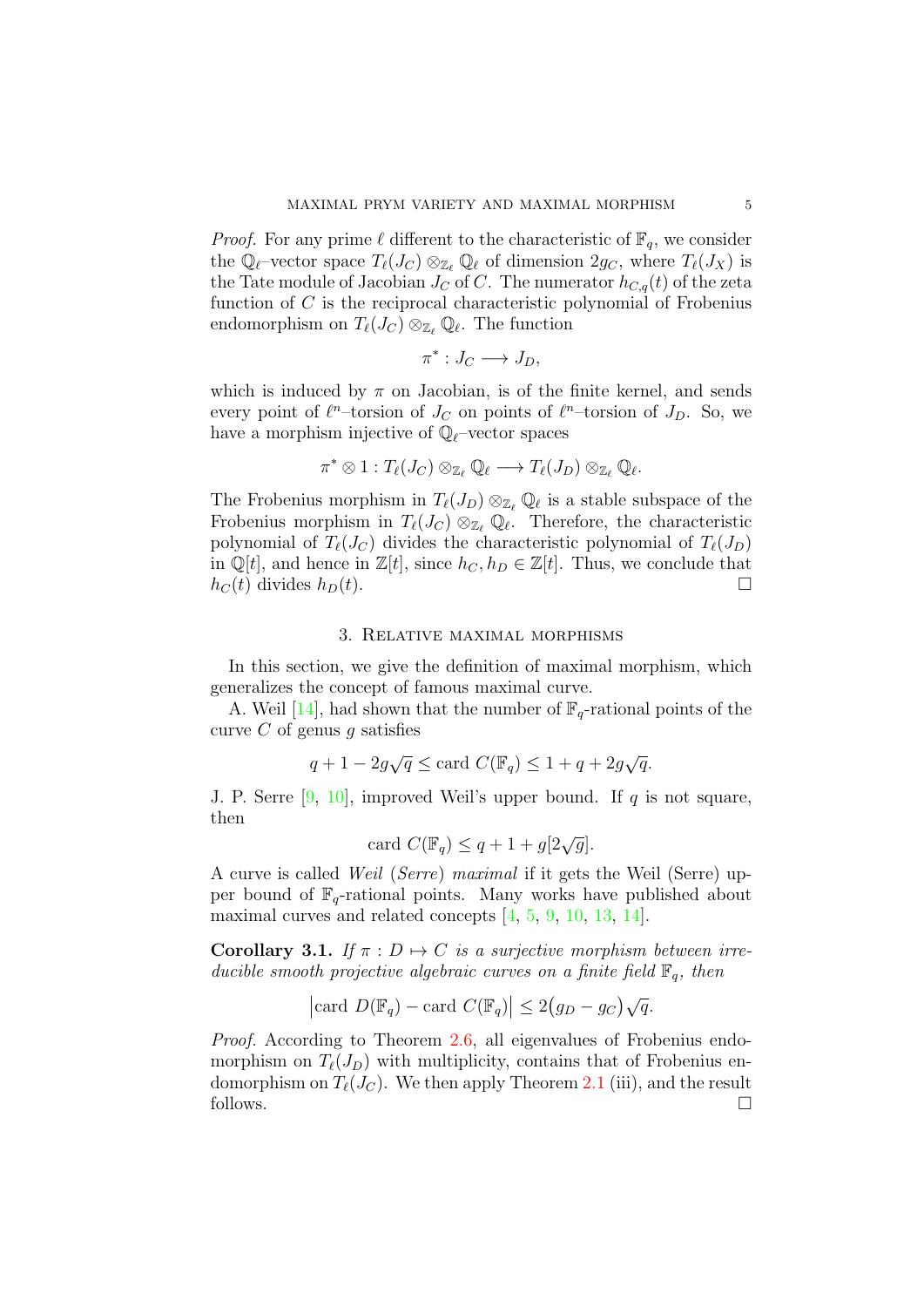**Proposition 3.2.** *If*  $\pi$  :  $D \mapsto C$  *is a surjective morphism between irreducible smooth projective algebraic curves on a finite field, then*

$$
|\text{card } D(\mathbb{F}_q) - \text{card } C(\mathbb{F}_q)| \leq (g_D - g_C) [2\sqrt{q}].
$$

*Proof.* Let  $A \subset \mathbb{C}$  be the set of algebraic integers, i.e., a complex number  $\alpha$  is in *A* if and only if  $\alpha$  satisfies in equation  $\alpha^m + b_{m-1}\alpha^{m-1} +$  $\cdots + b_1 \alpha + b_0 = 0$  for coefficients  $b_i \in \mathbb{Z}$ . It is an elementary fact of algebraic number theory that

$$
A \text{ is subring of } \mathbb{C}, \text{ and } A \cap \mathbb{Q} = \mathbb{Z}. \tag{3.1}
$$

We consider the *L*-polynomial  $L_D(t) = \prod_{i=1}^{2g_D} (1 - \alpha_i t)$  and  $L_C(t) =$  $\prod_{i=1}^{2g} (1 - \beta_i t)$ . Complex numbers  $\alpha_1, \ldots, \alpha_{2g}$  are the algebraic integers with  $|\alpha_i| = q^{1/2}$  (Theorems V.2.1 and V.1.15 of [12]). They can be arranged so that  $(\alpha_1, \ldots, \alpha_{2g_C}, \alpha_{2g_C+1}, \ldots, \alpha_{2g_D}) = (\beta_1, \ldots, \beta_{2g_C}, \beta_{2g_C+1},$  $\ldots$ ,  $\beta_{2g_D}$  and  $\alpha_i \alpha_{g_D+i} = q$ . Therefore,

$$
\overline{\alpha_i} = \alpha_{g+i} = q/\alpha_i \text{ for } 1 \le i \le g_D.
$$

(We denote by  $\bar{\alpha}$  the complex conjugate of  $\alpha$ .) Let

$$
\gamma_i := \alpha_i + \overline{\alpha_i} + [2q^{1/2}] + 1
$$
  
and  

$$
\delta_i := -(\alpha_i + \overline{\alpha_i}) + [2q^{1/2}] + 1.
$$

According to (3.1),  $\gamma_i$  and  $\delta_i$  are algebraic integers and since  $|\alpha_i| = q^{1/2}$ , they satisfy

$$
\gamma_i > 0, \ \delta_i > 0. \tag{3.2}
$$

Let  $\prod_{i=1}^{2g_D} (t - \alpha_i) = L_D^{\perp}(t) \in Z(t)$ ,  $\prod_{i=1}^{2g_C} (t - \beta_i) = L_C^{\perp}(t) \in Z(t)$  and  $L_D^{\perp}(t) = L_C^{\perp}(t) \prod_{i=1}^{2g_D - 2g_C} (t - \alpha_i)$ . Any extension

 $\sigma : \mathbb{Q}(\alpha_1, \ldots, \alpha_{2g_D-2g_C}) \to \mathbb{C},$ 

permute  $\alpha_1, \ldots, \alpha_{2g_D-2g_C}$ , since  $\prod_{i=1}^{2g_D-2g_C}(t-\alpha_i) \in Z(t)$ . On the other hand, if  $\sigma(\alpha_i) = \alpha_i$  then,

$$
\sigma(\overline{\alpha_i}) = \sigma(q/\alpha_i) = q/\sigma(\alpha_i) = \overline{\sigma(\alpha_i)} = \overline{\alpha_j}.
$$

Therefore,  $\sigma$  acts as a permutation over the sets  $\{\gamma_1, \ldots, \gamma_{g_D-g_C}\}\$  and  ${\lbrace \delta_1, \ldots, \delta_{g_D - g_C} \rbrace}$ . Define

$$
\gamma := \prod_{i=1}^{g_D - g_C} \gamma_i \text{ and } \delta := \prod_{i=1}^{g_D - g_C} \delta_i.
$$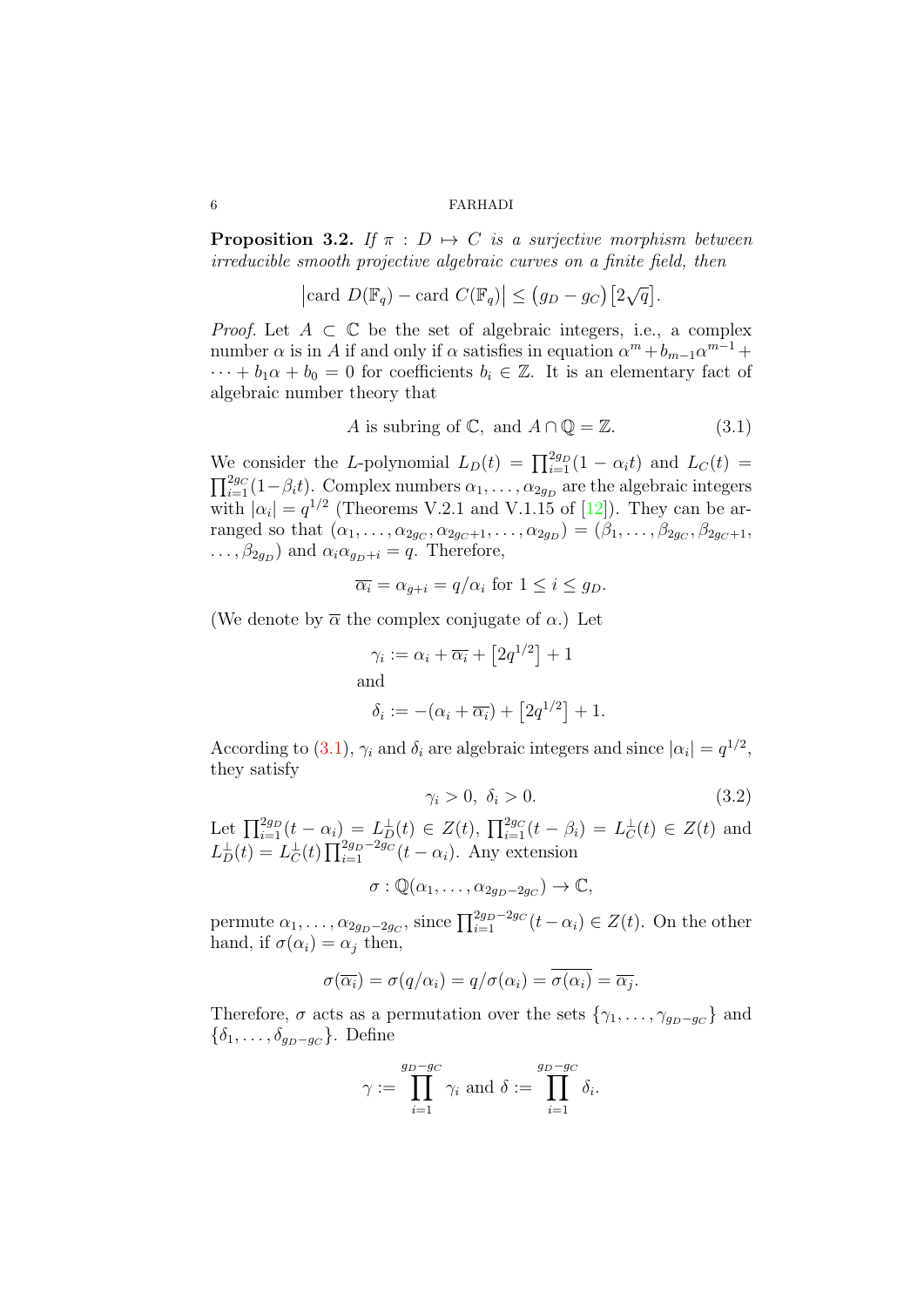Then,  $\gamma$  and  $\Delta$  are algebraic integers invariants in all extensions of  $Q(\alpha_1, \ldots, \alpha_{2g_D-2g_C})$  in *C*. Therefore,  $\gamma, \delta \in \mathbb{Q} \cap A = \mathbb{Z}$ . With (3.2),  $\gamma > 0$  and  $\delta > 0$ , and hence

$$
\prod_{i=1}^{g_D - g_C} \gamma_i \ge 1 \text{ and } \prod_{i=1}^{g_D - g_C} \delta_i \ge 1.
$$

The well-known inequality between arithmetic and geometry gives

$$
\frac{1}{(g_D - g_C)} \sum_{i=1}^{g_D - g_C} \gamma_i \ge \left(\prod_{i=1}^{g_D - g_C} \gamma_i\right)^{1/(g_D - g_C)} \ge 1.
$$

Therefore,

$$
g_D - g_C \le \left(\sum_{i=1}^{g_D - g_C} \left(\alpha_i + \overline{\alpha_i}\right)\right) + (g_D - g_C) \left[2q^{1/2}\right] + g_D - g_C
$$
  
= 
$$
\sum_{i=1}^{2g_D - 2g_C} \alpha_i + (g_D - g_C) \left[2q^{1/2}\right] + g_D - g_C.
$$

By observing that  $\sum_{i=1}^{2g_D-2g_C} \alpha_i = N$ , we get

$$
N \le (g_D - g_C) \big[ 2q^{1/2} \big].
$$

In the same way, inequality

$$
\frac{1}{(g_D - g_C)} \sum_{i=1}^{g_D - g_C} \delta_i \ge \left(\prod_{i=1}^{g_D - g_C} \delta_i\right)^{1/(g_D - g_C)} \ge 1,
$$

gives

$$
N \geq -(g_D - g_C) [2q^{1/2}].
$$

*Remark* 3.3. Since Pr has dimension  $g - 1$ , we already saw in the Theorem 2.1 that

$$
(q + 1 - 2\sqrt{q})^{g-1} \leq \text{card} \Pr(\mathbb{F}_q) \leq (q + 1 + 2\sqrt{q})^{g-1}.
$$

On the other hand, we know card  $J_C(\mathbb{F}_q) = \prod_{\omega \in Spec(\mathbb{F}(C)} (1 - \omega)$  and  $|\omega| = 2\sqrt{q}$  for all  $\omega \in SpecF(C)$ . So,

$$
-2(g-1)\sqrt{q} \le \text{card } D(\mathbb{F}_q) - \text{card } C(\mathbb{F}_q) \le 2(g-1)\sqrt{q}.
$$

Hence, our bounds in theorem are dependent to card  $D(\mathbb{F}_q)$ –card  $C(\mathbb{F}_q)$ and are always "better" than Weil's one (in the sense that, for instance, our upper bound is smaller than Weil's one).

 $\Box$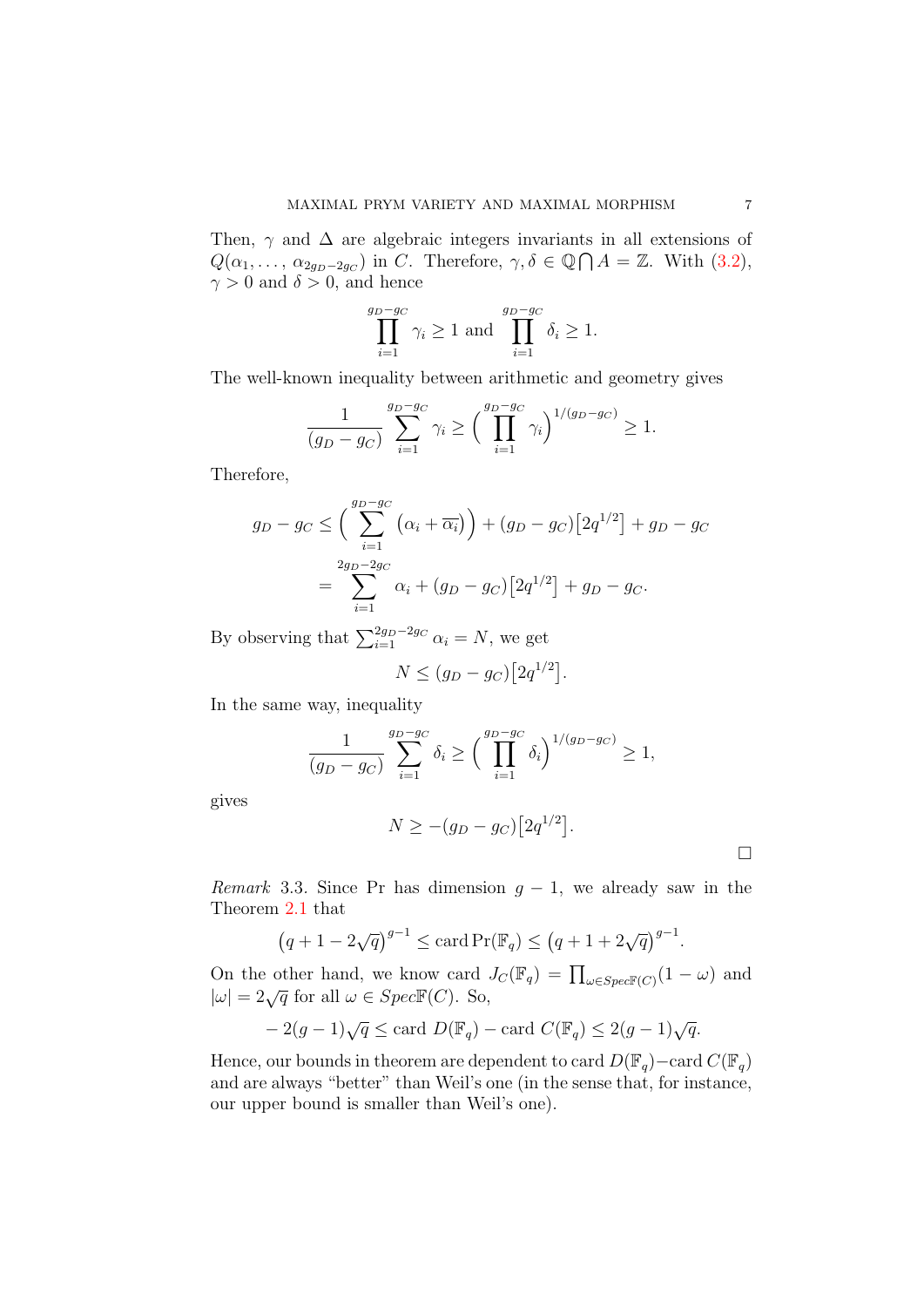Hence, if card  $D(\mathbb{F}_q)$  – card  $C(\mathbb{F}_q)$  reaches the upper bound, then  $Pr(\mathbb{F}_q)$  will have the maximal number of rational points if Prym variety is in the Jacobian form.

**Definition 3.4.** A Prym variety  $Pr_\pi$  is maximal if it attains the upper bound of the number of rational points, where  $\pi$  is a double unramified covering between two curves.

*Remark* 3.5. We know  $Pr_\pi$  is an abelian subvariety of  $J_D$ . Historically, Prym varieties were considered interesting exclusivity, because they give examples of principally polarized abelian varieties that are not Jacobian varieties. However, if  $\dim(\mathrm{Pr}_{\pi}) \leq 2$ , then  $\mathrm{Pr}_{\pi}$  generally is a Jacobian variety (see, [3]).

**Definition 3.6.** Let  $\pi$  :  $D \mapsto C$  is a double unramified covering and *C*, *D* are two smooth, irreducible curves. We say  $\pi$  is a Weil maximal morphism on  $\mathbb{F}_q$  if card  $D(\mathbb{F}_q) - \text{card } C(\mathbb{F}_q) = 2(g-1)\sqrt{q}$ . Similarly, we can define Serre maximal morphism (optimal maximal morphism).

**Definition 3.7.** Let  $\pi$  :  $D \mapsto C$  be a unbranched double covering between two smooth, projective, irreducible curves. We say that  $\pi$  is a *Serre-maximal morphism* over  $\mathbb{F}_q$ , if

card 
$$
D(\mathbb{F}_q)
$$
 – card  $C(\mathbb{F}_q) = (g-1)[2\sqrt{q}]$ .

**Proposition 3.8.** Let  $Pr_{\pi} \cong Jac(E)$ . If  $\pi$  is a Weil maximal mor*phism, then* Pr*<sup>π</sup> is also Weil maximal.*

*Proof.* We know that  $Pr_\pi$  is a direct factor of  $J_C$  in  $J_D$  and the number of eigenvalues of  $\text{Fr}_{\text{Pr}_{\pi}}$  is exactly  $2(g-1)$ . Hence,  $\text{Pr}_{\pi}$  is maximal if and only if each proper value  $\omega_i$  verifies  $\omega_i = -\sqrt{q}$ . This property is equivalent to the maximality of  $\pi$ .

**Theorem 3.9.** *Suppose that*  $Pr_{\pi} \cong Jac(F)$  *for a curve F. Then, the following assertions are equivalent:*

- (i) *π is Weil-maximal;*
- (ii) Pr*<sup>π</sup> is Weil-maximal;*
- (iii) *F is Weil-maximal.*

*Proof.* (i) $\Leftrightarrow$ (ii): We know that Pr<sub>*π*</sub> is a direct factor of *J<sub>C</sub>* in *J<sub>D</sub>* and the number of eigenvalues of  $\text{Fr}_{P_{\text{Tr}_{\pi}}}$  with multiplicity is exactly  $2(g-1)$ . Therefore,  $Pr_{\pi}$  is maximal if and only if each proper value  $\omega_i$  verifies *u*<sub>*i*</sub> =  $-\sqrt{q}$ . This property is equivalent to the maximality of *π*. (ii)*⇔*(iii): In fact, we must prove also Jac(*F*) is maximal if and only

if *F* is maximal. Thanks to Theorem (i), (iii) we have  $\theta_i = \pi$  for all *i*.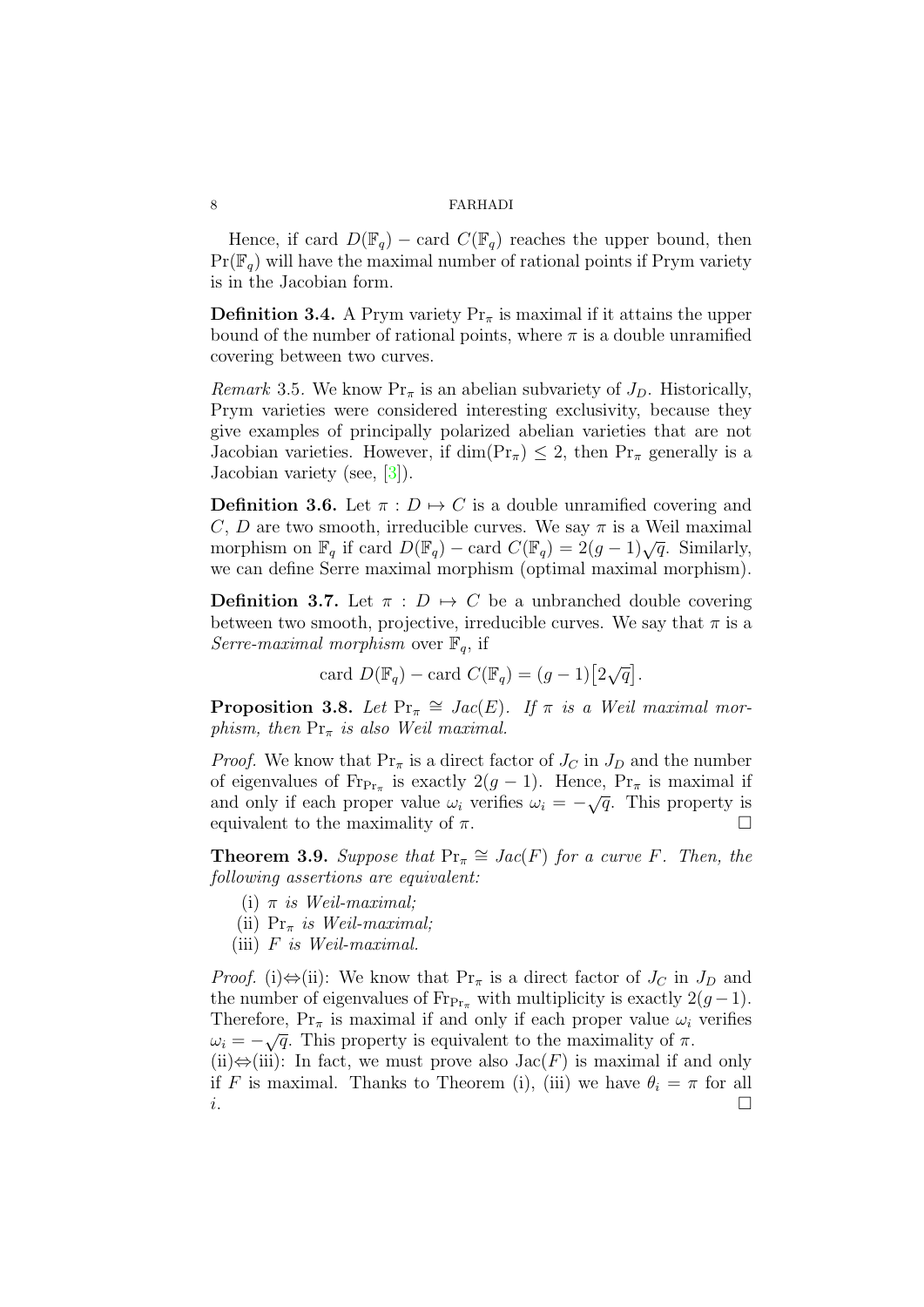**Theorem 3.10.** *Suppose that*  $Pr_{\pi} \cong Jac(F)$  *for a curve F. Then, the following assertions are equivalent:*

- (i) *π is Serre-maximal;*
- (ii) *F is Serre-maximal.*

*Proof.* (i) $\Rightarrow$ (ii):  $\pi$  is Serre maximal if  $|\text{Tr}_{\text{Frr}_{\pi}}| = (g-1)[2\sqrt{q}]$ . But  $\Pr_{\pi} \cong \text{Jac}(F)$ , so  $|\text{Tr}_{\text{Fr}_{\text{Jac}F}}| = (g-1)[2\sqrt{q}]$ . With [9, Theorem 1], we have equality if and only if the characteristic polynomial of  $Fr_{Pr_{\pi}}$  is equal to  $(X^2 \pm mX + q)^{g-1}$ , where  $m = \lceil 2\sqrt{q} \rceil$ . Then every eigenvalue of Tate matrix  $F_{T, JacF}$  is equal to  $[\sqrt{q}]$ .

(ii)⇒(i): If *F* is Serre maximal, then  $|\text{Tr}_{\text{F}_\text{Jac}_F}| = (g-1)[2\sqrt{q}]$ . But we know that  $\Pr_{\pi} \cong \text{Jac}(F)$  and  $|\text{Tr}_{\text{Fr}_{\text{Pr}_{\pi}}} | = (g-1)[2\sqrt{q}]$ , then  $\pi$  is Serre maximale.

**Proposition 3.11.** *If D is a Weil maximal curve, then C is Weil maximal and every double covering*  $\pi : D \mapsto C$  *is Weil maximal.* 

*Proof.* With the maximality of *D*, we know that all eigenvalues of *T*<sup>*v*</sup>(*J<sub>D</sub>*) are equal to *−* $\sqrt{q}$ . Then, using Theorem 3.9, we get the desired result.  $\Box$ 

*Remark* 3.12*.* The Proposition 3.11 will be correct if we replace Weil maximal morphism with *Serre maximal morphism* or optimal morphism.

*Remark* 3.13*.* If *C* or *D* is a maximal curve, then any unramified double covering  $\pi : D \mapsto C$  is maximal morphism. Hence, this case gives the trivial examples of maximal morphisms.

## 4. Some non-trivial examples

Are there some non-trivial maximal morphisms or equivalently maximal Prym varieties in Jacobian form?

In this section, we try to give some non-trivial explicit examples by the result of [3], and by MAGMA [2] (a software package designed to solve the computationally hard problem in algebra, ...).

In fact, with [3] in characteristic zero, we have some cases that Prym varieties are isomorph with Jacobian varieties. In fact, [3] gives examples of isomorphisms of Prym varieties that are Jacobian varieties.

Let *C* be the double covering of  $\mathbb{P}^1$ . Then, *C* has an affine model

$$
C: y^2 = f(x),
$$

where  $f \in k[x]$  is a square-free polynomial of degree  $2q_C + 2$ . According to *Kummer's theory*, for any factorization  $f = F_1F_2$ , with  $F_1, F_2 \in k[x]$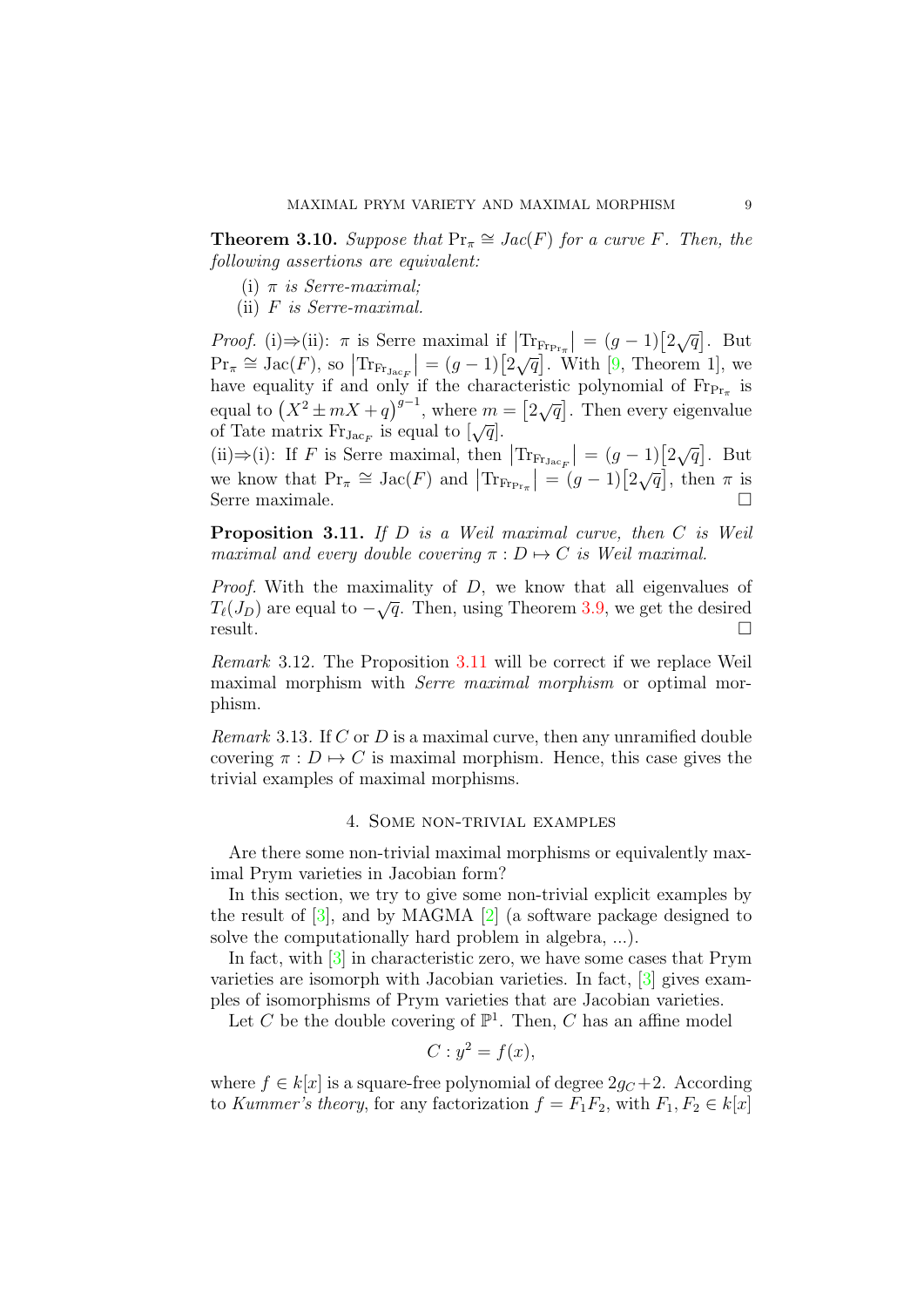of an even degree, we have a curve *D* which is given by the affine model:



and a unramified morphism of degree 2

$$
\pi: D \mapsto C
$$

$$
(x, y_1, y_2) \mapsto (x, y_1y_2) = (x, y).
$$

Consider two curves

$$
F_1: y_1^2 = F_1(x)
$$
  
and  
 $F_2: y_2^2 = F_2(x)$ ,

with the obvious projections  $\pi_1 : D \to F_1$  and  $\pi_2 : D \to F_2$ .

**Proposition 4.1.** [3] *Let C, D,*  $F_1$ *,*  $F_2$ *,*  $\pi$ *,*  $\pi_1$ *,*  $\pi_2$  *be as defined above. Then,*

$$
\pi_1^* \times \pi_2^* : Jac(F_1) \times Jac(F_2) \to Prym(D/C),
$$

*is an isomorphism of abelian varieties.*

*Remark* 4.2. By letting deg  $F_1(x) = 2$  in Proposition 4.1, we have  $F_1: y_1^2 = F_1(x)$  is of genus 0. Then,  $F_1 \cong P_1$ , and therefore

$$
Jac(F_1) \times Jac(F_2) \cong Jac(F_2) \cong \text{Prym}(D/C).
$$

*Remark* 4.3*.* Consider the affine forms of curves *C*, *D* and *F*. Suppose that  $C: y^2 = Q(x)R(x)$ , where  $deg(Q) = 2$ ,  $deg(R) = 6$  and  $D: y_1^2 =$  $Q(x)$  and  $y_2^2 = R(x), F : y^2 = R(x)$ . Consider  $\pi : D \mapsto C$  is double unramified covering then  $Pr_{\pi} \cong Jac(F)$ , so for obtaining nontrivial examples of maximal morphisms we have to find some examples such that *D*, *C* are not maximal curves. However, *F* is a maximal curve with MAGMA, we can attain some examples of nontrivial morphisms. Now, we give an example that we calculated with MAGMA.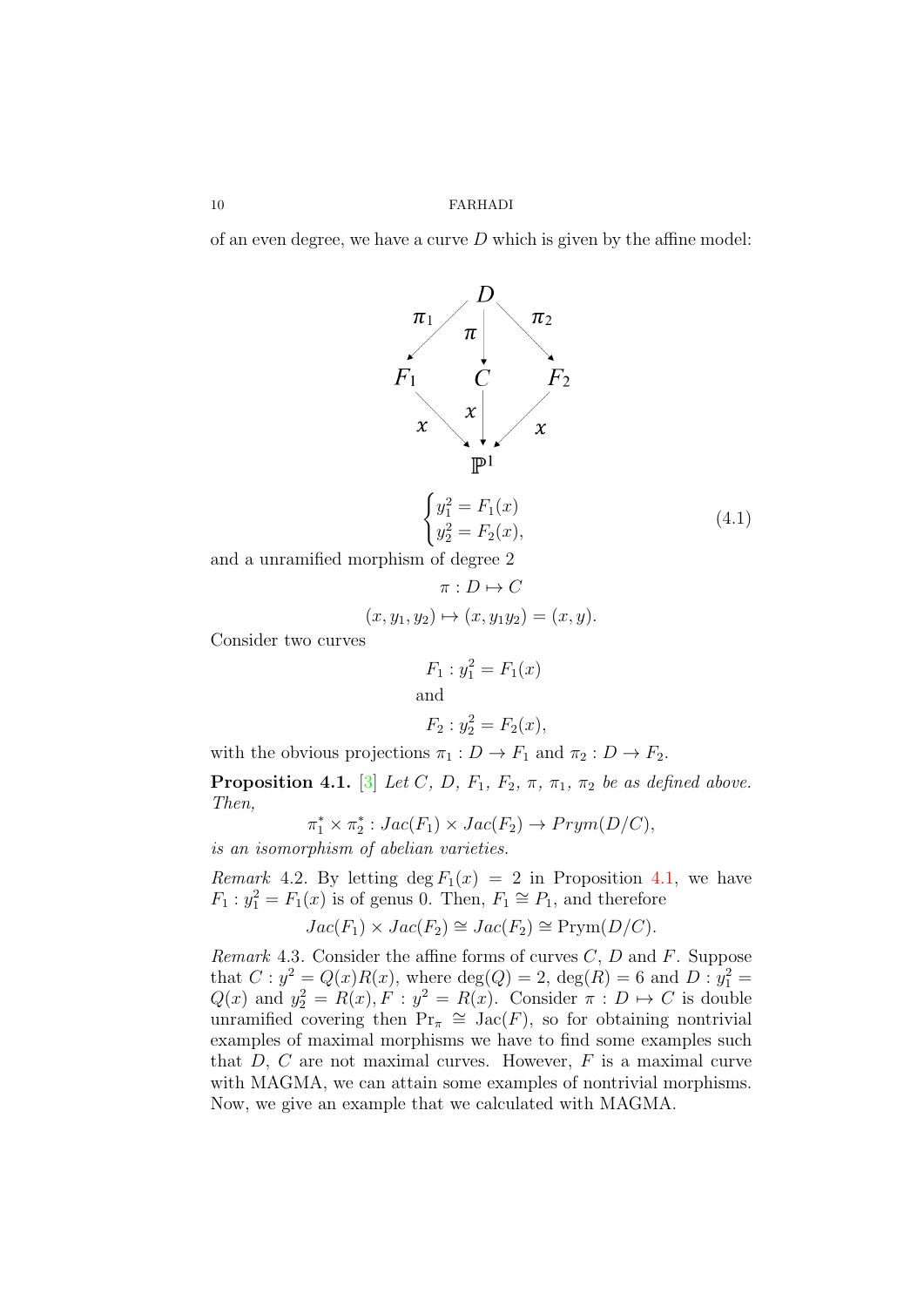Consider the field  $\mathbb{F}_{81}$  and let  $R(x) = x^6 + x^5 + x^4 + x^3 + 2x^2 + 2x +$  $\alpha^{50}$  and  $Q(x) = x^2 + x + \alpha$ , where  $\alpha$  is a primitive element of  $\mathbb{F}_{81}$ . The following table, prepared with MAGMA, give us some nontrivial examples of maximal morphism (and hence maximal Prym variety).

|                  | $y^2 = x^8 + 2x^7 + \alpha^{77}x^6 + \alpha^{77}x^5 + \alpha x^4 + \alpha^{28}x^3 + \alpha^{12}x^2 + \alpha^{53}x + \alpha^{51}$     |
|------------------|--------------------------------------------------------------------------------------------------------------------------------------|
| D                | $y_1^2 = x^2 + x + \alpha$ , $y_2^2 = x^6 + x^5 + x^4 + x^3 + 2x^2 + 2x + \alpha^{50}$                                               |
| $\,F$            | $y^2 = x^6 + x^5 + x^4 + x^3 + 2x^2 + 2x + \alpha^{50}$                                                                              |
| $\boldsymbol{q}$ |                                                                                                                                      |
|                  | $y^2 = x^8 + 2x^7 + \alpha^{70}x^6 + \alpha^{70}x^5 + \alpha^{10}x^4 + \alpha^{20}x^3 + \alpha^{70}x^2 + \alpha^{10}x + \alpha^{60}$ |
| D                | $y_1^2 = x^2 + x + \alpha$ , $y_2^2 = x^6 + x^5 + x^4 + x^3 + 2x^2 + 2x + \alpha^{50}$                                               |
| $\overline{F}$   | $y^2 = x^6 + x^5 + x^4 + x^3 + 2x^2 + 2x + \alpha^{50}$                                                                              |

#### 5. Conclusion

Finding non-trivial examples of maximal Prym variety, grants us the motivation for defining a new concept which we call maximal morphism, that is a generalization of maximal curves.

### **Acknowledgments**

I would like to thank Marc Perret "my Ph.D. thesis supervisor", for all of the discussions on Prym varieties and my student, Hamideh Baypoor for her helps in preparing the paper.

#### **REFERENCES**

- 1. Y. Aubry, and M. Perret, Divisibility of zeta functions of curves in a covering, *Arkiv der Math.* **82** (2004), 205–213.
- 2. W. Bosma, J. Cannon, and C. Playoust, The Magma algebra system I: The user language, *J. Symbolic Comput.* **24** (1997), 235–265.
- 3. N. Bruin, The arithmetic of Prym varieties in genus 3, *Compos. Math.* **144** (2008), 317–338.
- 4. M. Farhadi, Les morphismes relativement maximaux et les codes de Goppa, Unpublished doctoral thesis. Universite de Toulouse, Toulouse, France, 2007.
- 5. A. Kazemifard, A. R. Naghipour and S. Tafazolian, A Note on Superspecial and Maximal Curves, *Bull. Iran. Math. Soc.*, **39(3)** (2013), 405–413.
- 6. G. Lachaud, and M.Martin-Deschamps, Nombre de points des jacobienne sur un corps fini, *Acta Arith Math. LVI.* **56(4)** (1990), 320–329.
- 7. A. Lesfari, Prym varieties and applications. *J. Geometry Physics*, **58(9)** (2008), 1063–1079.
- 8. M. Perret, On the number of points of Prym varieties over finite fields, *Glasg. Math. J.*, **48** (2006), 275–280.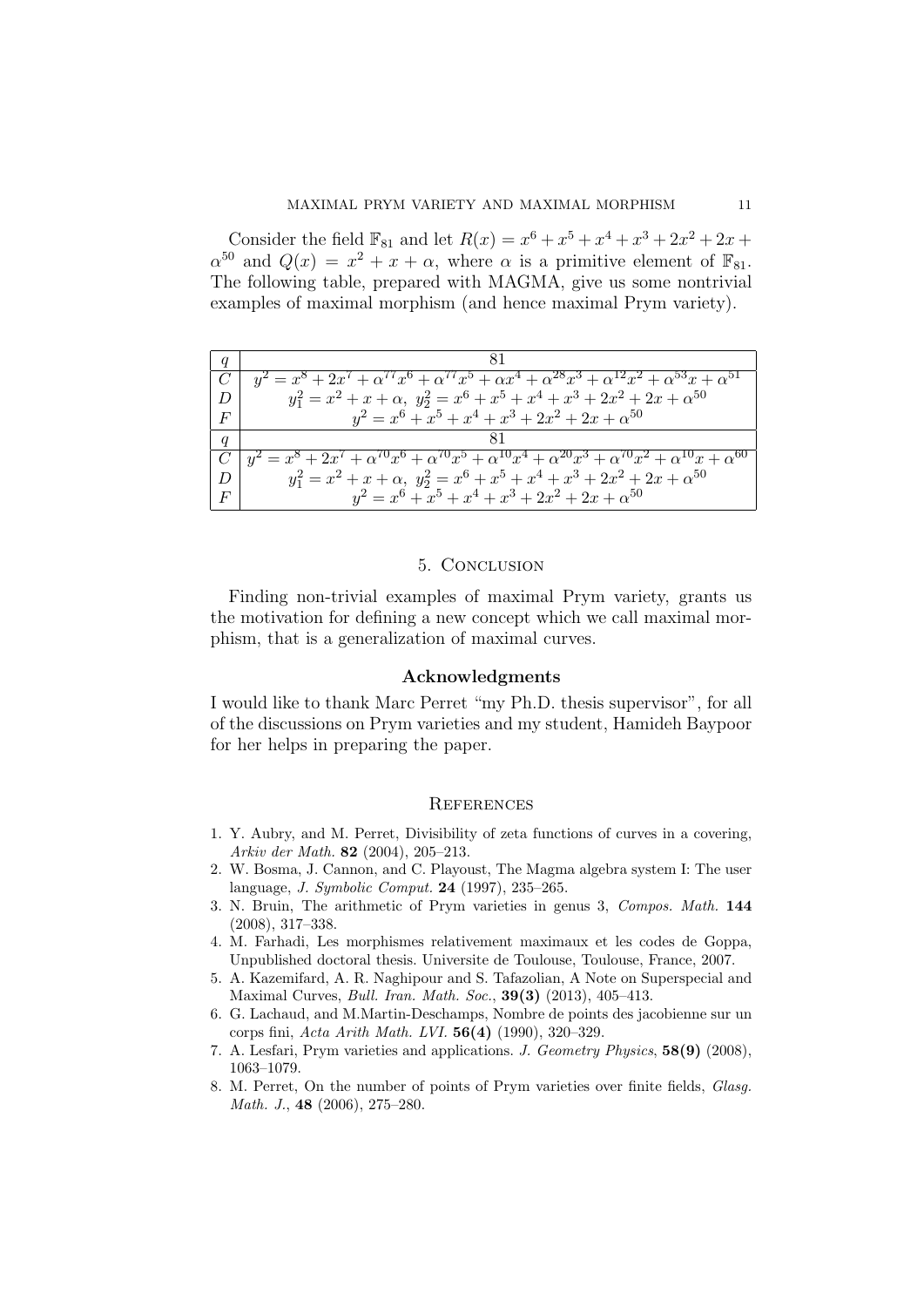- 9. J. P. Serre, Sur le nombre des points rationnels d'une courbe algébrique sur un corps fini, *C. R. Acad. Sci. Paris*, **S´erie I** (1983), 397–402.
- 10. J. P. Serre, Rational points on curves over finite fields, unpublished notes by F. Q. Gouvéa of lectures at Harvard University, 1985.
- 11. I. R. Shafarevich, *Basic Algebraic Geometry 1 varieties in projective space*, Spriger-Verlag, Berlin, 1994.
- 12. H. Stichtenoth, *Algebraic function fields and codes*, Springer Verlag, Berlin, 1993.
- 13. K. O. Stohr, and J. F. Voloch, Weierstrass points and curves over finite fields. *Proc. London Math. Soc.*, **52** (1986), 1–19.
- 14. A. Weil, *Courbes algebrique et variétés abélienne*, Hermann, Paris, 1978.

### **Majid Farhadi**

School of Mathematics and Computer Science, University of Damghan, Damghan, Iran.

Email: farhadi@du.ac.ir